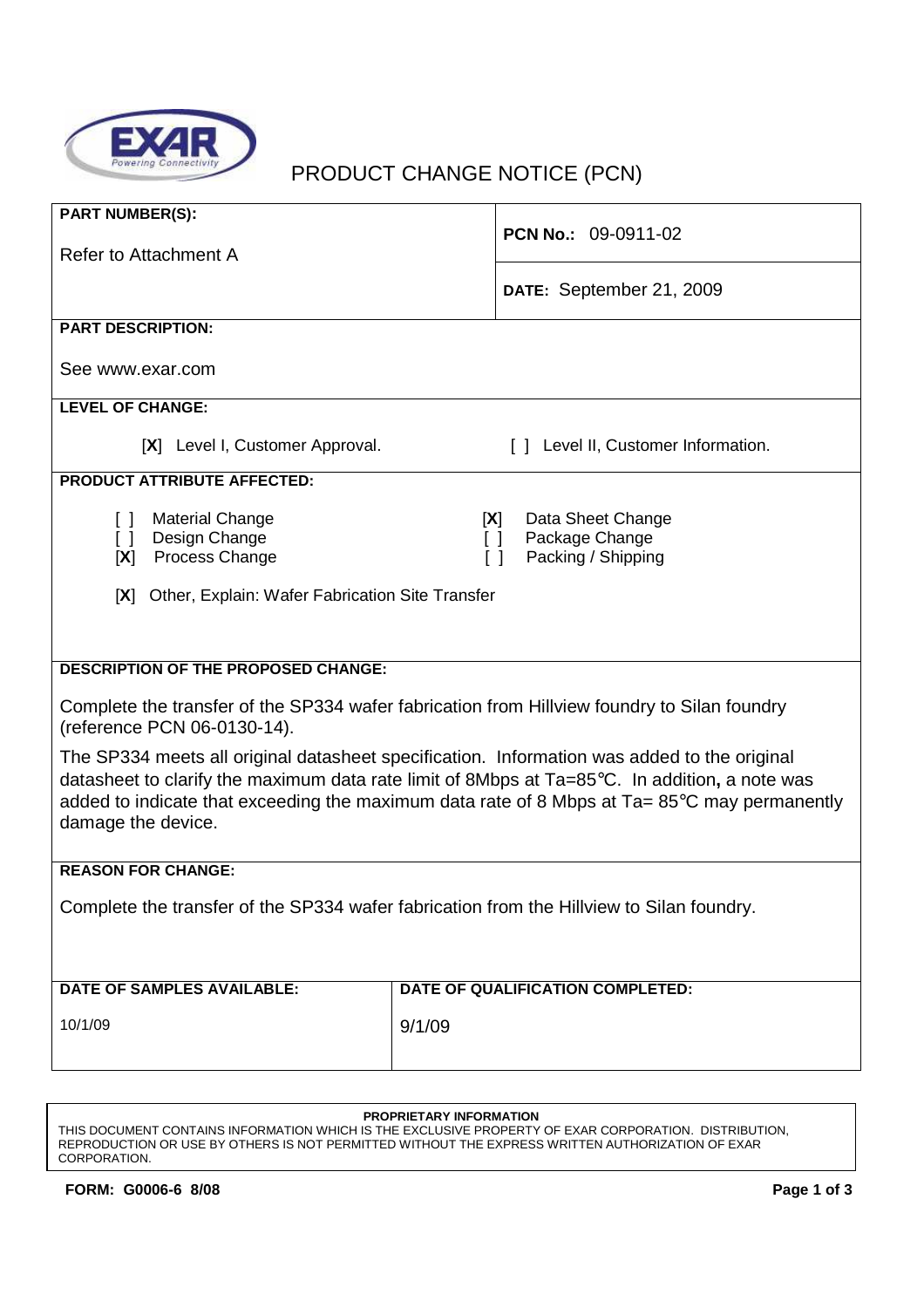

## PRODUCT CHANGE NOTICE

| <b>ESTIMATED CHANGE DATE OR DATE</b><br>CODE:                                                                                                                                                                                                              | <b>SUPPORTING DATA:</b>                    |  |
|------------------------------------------------------------------------------------------------------------------------------------------------------------------------------------------------------------------------------------------------------------|--------------------------------------------|--|
| 01/15/2010                                                                                                                                                                                                                                                 | Qualification and characterization reports |  |
| [X] STANDARD DISTRIBUTION                                                                                                                                                                                                                                  | <b>CUSTOM DISTRIBUTION</b><br>$\Box$       |  |
| PERSON TO CONTACT WITH QUESTIONS:                                                                                                                                                                                                                          |                                            |  |
| Lisa Bedard<br>Exar Corporation<br>1 Holiday Avenue<br>West Tower, Suite 450<br>Pointe-Claire, Quebec H9R 5N3<br>Tel: (514) 429-1010 ext 210<br>Fax: (514) 695-2548                                                                                        |                                            |  |
| Please acknowledge receipt of this PCN.                                                                                                                                                                                                                    |                                            |  |
| Acknowledged:                                                                                                                                                                                                                                              |                                            |  |
| Signature                                                                                                                                                                                                                                                  |                                            |  |
| <b>Printed Name</b>                                                                                                                                                                                                                                        |                                            |  |
| Company                                                                                                                                                                                                                                                    |                                            |  |
| <b>Title</b>                                                                                                                                                                                                                                               |                                            |  |
| <b>Date</b>                                                                                                                                                                                                                                                |                                            |  |
| Approved $\Box$<br>Not Approved □ (Approved/Not Approved section not applicable and should be removed for all Level II PCNs)                                                                                                                               |                                            |  |
| <b>Comments:</b><br><u> 1980 - Jan Stein Stein Stein Stein Stein Stein Stein Stein Stein Stein Stein Stein Stein Stein Stein Stein S</u>                                                                                                                   |                                            |  |
| <b>PROPRIETARY INFORMATION</b><br>THIS DOCUMENT CONTAINS INFORMATION WHICH IS THE EXCLUSIVE PROPERTY OF EXAR CORPORATION. DISTRIBUTION,<br>REPRODUCTION OR USE BY OTHERS IS NOT PERMITTED WITHOUT THE EXPRESS WRITTEN AUTHORIZATION OF EXAR<br>CORPORATION |                                            |  |